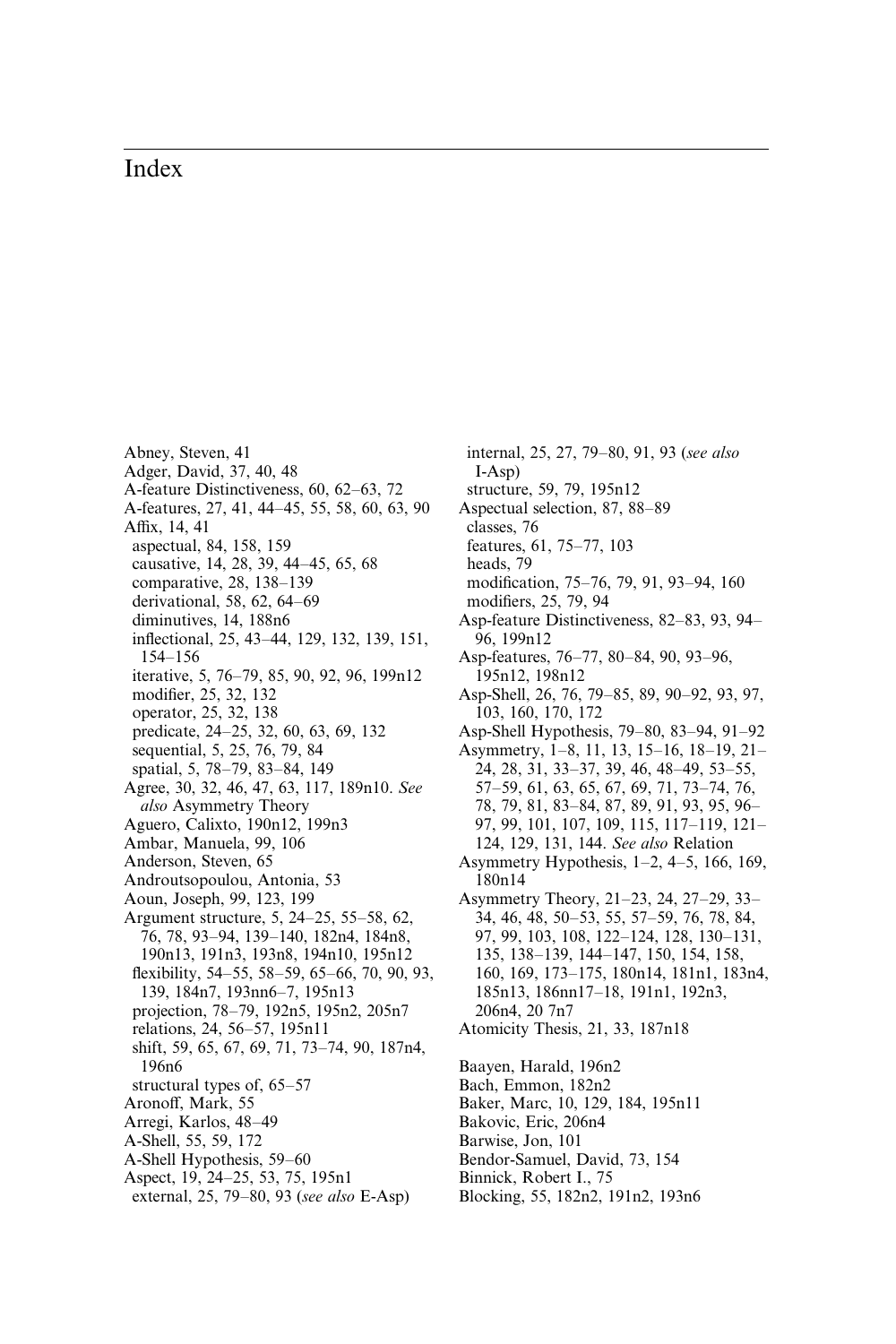Boeckx, Cedric, 4, 99, 204n3 Booij, Geert, 62 Borer, Hagit, 38, 65, 83, 182n18, 185n12, 186n18, 189n10, 196n2, 206n3 Bošković, Želko, 174 Bulgarian, 84, 94, 203n1 Burzio, Luigi, 59 Bybee, Joan, 96 Carlson, Greg, 26, 99, 195n1, 197n5 Chen. John. 20 Chierchia, Gennaro, 40, 193n6 Chomsky, Noam, 2–4, 16, 17, 20, 21, 23, 28, 29, 33, 34, 35, 38, 40, 41, 43, 48, 49, 55, 56, 57, 83, 84, 99, 115, 129, 130, 144, 149, 150, 174 Chung, Sandra, 189n11 Cinque, Guglielmo, 48, 49, 83, 141 Clitic, 11, 26, 99, 109, 184n9, 189n10, 195n13, 197n3, 206n4 Collins, Christopher, 29, 38, 40, 179n13, 180n14, 187n19 Complementizer, 25, 37, 99-102, 107, 114-115, 120-122, 185n13 Complement/noncomplement asymmetry,  $177n1$ Compositionality, 50, 59-60, 101 Compounds, 9-14, 69-71, 140-141, 156-157 Compound Stress Rule, 48-49 Computational complexity, 53, 130-131, 144-147, 170, 175, 189n10, 205n7 Comrie, Bernard, 76, 96 Configurational asymmetry, 1, 172 definition, 129 primitive, 23 representation, 42, 162, 195n12 selection, 194n9 Cooper, Robin, 101 Corver, Norbert, 139 Dayal, Veneeta, 204n2 De Almeida, Roberto, 5 Demirdache, Hamida, 195n1 Demonstrative, 100, 109, 111-121, 123, 201n7 Den Dikken, Marcel, 11, 116, 164, 179n8, 197n4, 202n11 Derivation by Phase model, 21, 23, 187n1 Determiner, 25, 38, 99, 102, 104, 106, 109, 114-116, 120-123, 197n5, 201n7 Diesing, Molly, 199n1 Di Sciullo, Anna Maria, 5, 21, 22, 28, 38, 41, 44, 47, 52, 53, 55, 65, 72, 77, 78, 84, 99, 128, 130, 145, 160, 167 Discontinuous constituents, 22, 183n5 Dowty, David, 76

Earliness Principle, 33, 189n10 E-Asp, 80, 84–85, 87, 89–94, 158, 189n12. See also External aspect Ecuadorian Ouechua, 14 Elugbe, Ben Ohi, 150, 154 Embick, David, 41, 169, 205n3 Engdahl, Elisabeth, 199n2 English, 6, 7, 32, 75, 76, 78, 110, 114, 132 Epstein, Samuel David, 20 Español Echevarria, Manuel, 53 Events, 76, 88, 90, 203n15 Experimental results, 5 Extension Condition, 130-132, 185n10 External aspect, 25, 79 Features Aspect-, 77-78, 81-82. See also Aspfeatures interpretable, 11, 27–28, 30, 33, 41, 61, 81, 104, 114-115, 122, 131, 182n4, 184n9,  $202n9$ operator-variable, 24-35, 53, 103-104 (see also Op-features) predicate-argument, 61-62, 63-71 (see also A-features) uninterpretable, 27-28, 29-30, 36, 48, 61, 81, 87, 105, 114-115, 150, 161, 171, 182n4 Fillmore, Charles, 193n7 Flip, 29–32, 124, 131, 134–135, 142, 146– 147, 150, 172, 204n2, 205n6. See also **Asymmetry Theory** Fodor, Jerry, 122n2 Fong, Sandiway, 145, 146 Fox, Danny, 2, 108, 123, 174 Frank, Robert, 20, 186n17 Frege, Gottlob, 50, 101 French, 78, 109, 112, 113, 120, 158-156 Full Interpretation, 34, 174-175, 181n1 Functional Application, 50–51, 61, 184n8 Giannakidou, Anastasia, 125 Giorgi, Alessandra, 179n9 Giusti, Giuliana, 53 Global Economy, 174, 175 Greenberg, Joseph, 151 Grevisse, Maurice, 113 Grimshaw, Jane, 25, 65, 174, 182n4 Grohmann, Kleanthes K., 99 Gruber, Jeffrey, 62, 160 Guasti, Teresa, 189n11 Hagstrom, Paul, 99, 183n5, 201n8, 202n12 Hale, Ken, 4, 28, 54–56, 57, 59, 62, 75, 160, 164, 179n8, 184n7, 194n11, 196n2, 197n4,  $204n3$ 

- Halle, Moris, 49
- Hamblin, Charles Leonard, 99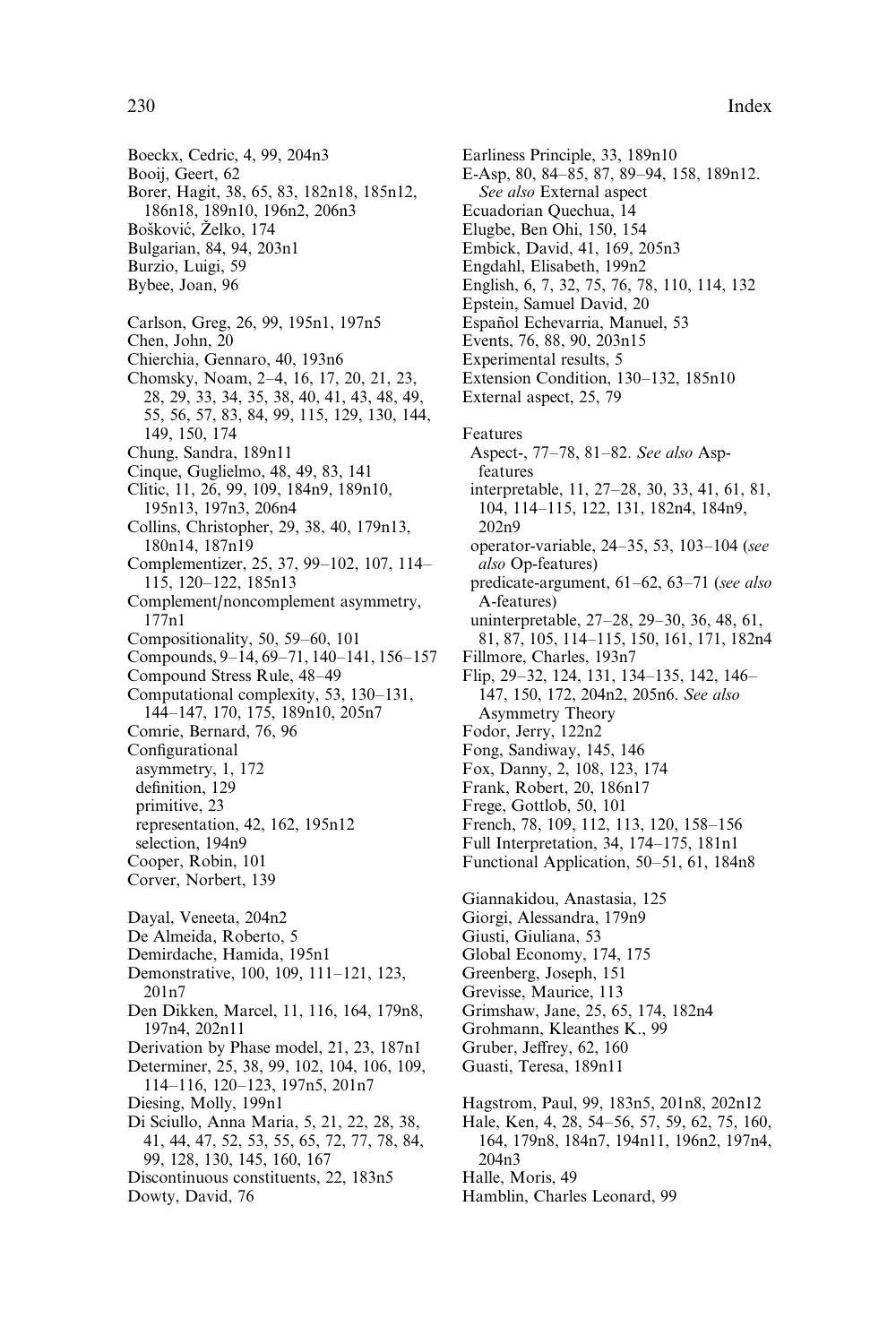Index 231

- Harley, Heidi, 41
- Hartell, Rhonda L., 111
- Hazout, Ilan, 189n10
- Head, 4, 7, 9, 14, 16, 23–25, 28–32, 36, 40– 43, 46, 53, 56, 57, 60–62, 67, 70, 72, 78– 83, 85, 87, 90, 93–97, 100–101, 104–108, 114–118, 120, 124–133, 137–138, 140, 147, 155, 157, 160–161, 165–167, 170
- Head<sub>F</sub>, 41, 42, 53, 129, 188n6
- Head movement, 10, 11, 31, 44, 129, 130– 131, 133–134, 137–138, 147, 178n8, 185n10, 187n5, 204n3, 205n5,
- Head Movement Constraint, 129
- Heim, Irene, 50, 99, 101, 120
- Hierarchy of Homogeneous Projections, 26, 37, 78, 184n10
- Hiraiwa, Ken, 189n10
- Hoeksema, Jack, 172
- Hoekstra, Teun, 166
- Holmberg, Anders, 40
- Huang, C.-T. James, 177n1
- Hungarian, 72, 73, 92, 113, 198n11, 203n1
- I-Asp, 80, 84–85, 87–95, 158–160, 163– 166
- Impenetrability Condition, 43, 44, 45, 47, 186n15
- Inclusiveness Condition, 123, 132, 174–175
- Interface, 2, 9, 17, 23, 27, 32, 34, 39–40, 48, 53, 54, 58, 61, 63, 74, 81–82, 101, 124, 125, 127, 129, 145–147, 149–150, 170, 173–174, 176
- Internal/External Prefix Hypothesis, 78, 79, 196n3
- Inversion, 15, 180n14
- Isac, Daniela, 47, 177n1, 189n10
- Italian, 75, 76, 84, 87, 95, 109, 112, 126, 158–166
- Jackendoff, Ray, 59, 62, 160
- Jacobson, Pauline, 204n2
- Japanese, 201n8
- Jarema, Gonia, 5
- Joshi, Aravind, 186n17
- Julien, Marit, 186n18
- Kageyama, Taro, 182n2, 186n18
- Kalish, Donald, 102
- Kalluli, Dalilna, 189n10
- Karttunen, Lauri, 101
- Kayne, Richard, 2, 7–11, 17, 24, 76–77, 99, 129–130, 178n6, 179n10, 183n6, 187n8, 197n5 Keyser, Samuel Jay, 4–5, 31, 35, 55, 56, 57,
- 59, 62, 75, 141, 164, 179n8, 184n7, 194n11, 197nn2–4, 204n3
- Kiss, Katalin, 72
- Klipple, Elisabeth, 78, 160, 196n2, 207n7
- Koopman, Hilda, 56, 130, 199n3
- Kornfilt, Jaklin, 206n4
- Kratzer, Angelika, 50, 56, 99, 101–102, 120, 199n3
- Krifka, Manfred, 75
- Kupsc, Anna, 189n15
- Ladusaw, William, 125
- Lapointe, Steven, 21
- Larson, Richard, 58, 99, 166, 188nn2–3, 194n11
- Lasnik, Howard, 99, 108
- LCA, 8, 9, 11, 179nn12–13. See also Linear Correspondence Axiom
- Legate, Julie, 40
- Legibility, 2, 6, 22, 33–34, 39, 63, 69, 74, 89, 91, 97, 100, 109, 112–115, 123–124, 131, 144, 146, 149–150, 158–159, 162–165, 167, 172–175, 195n12, 206n4, 207n7
- Levi, Susannah, 186n17
- Levin, Beth, 59, 62, 184n7, 194n11
- Lewis, G. L., 206n4
- Lexical insertion, 22, 23, 187n4
- LF, 2, 3, 17, 19, 22, 23, 27, 32, 41, 48, 50– 51, 59, 63, 74, 82, 107, 108, 123–124, 127–129, 133, 147, 154, 172, 174–175
- Li, Yen-Hui Audrey, 99, 123
- Liberman, Mark, 49
- Lieber, Rochelle, 38, 62, 65, 186n18, 194n10, 196n2
- Linear Correspondence Axiom, 8, 9, 179n13. See also LCA
- Linearization, 2, 7–11, 29–30, 32, 34, 124, 130–131, 134, 140, 144, 145–146, 151, 172, 178n6
- Linear precedence relations, 22, 41, 123– 124, 128, 131 147, 188n7
- Link, 11, 25, 29, 30. See also Asymmetry Theory
- Longobardi, Giuseppe, 179n9
- LR shift reduce parsing, 146
- McClelland, James, L., 182n2
- McGinnis, Martha, 41
- Mahajan, Anoop, 130
- Manzini, Maria Rita, 53
- Marantz, Alec, 41, 56
- Mateu, Jaume, 196
- Matushansky, Ora, 40
- May, Robert, 123
- Mereu, Lunella, 202n11
- Merge, 4, 17, 20, 29. See also Minimalist program
- M-Flip, 33, 89, 104, 135–136, 138, 140, 144–146, 151, 155, 157, 172, 175
- Michaelis, Laura A., 53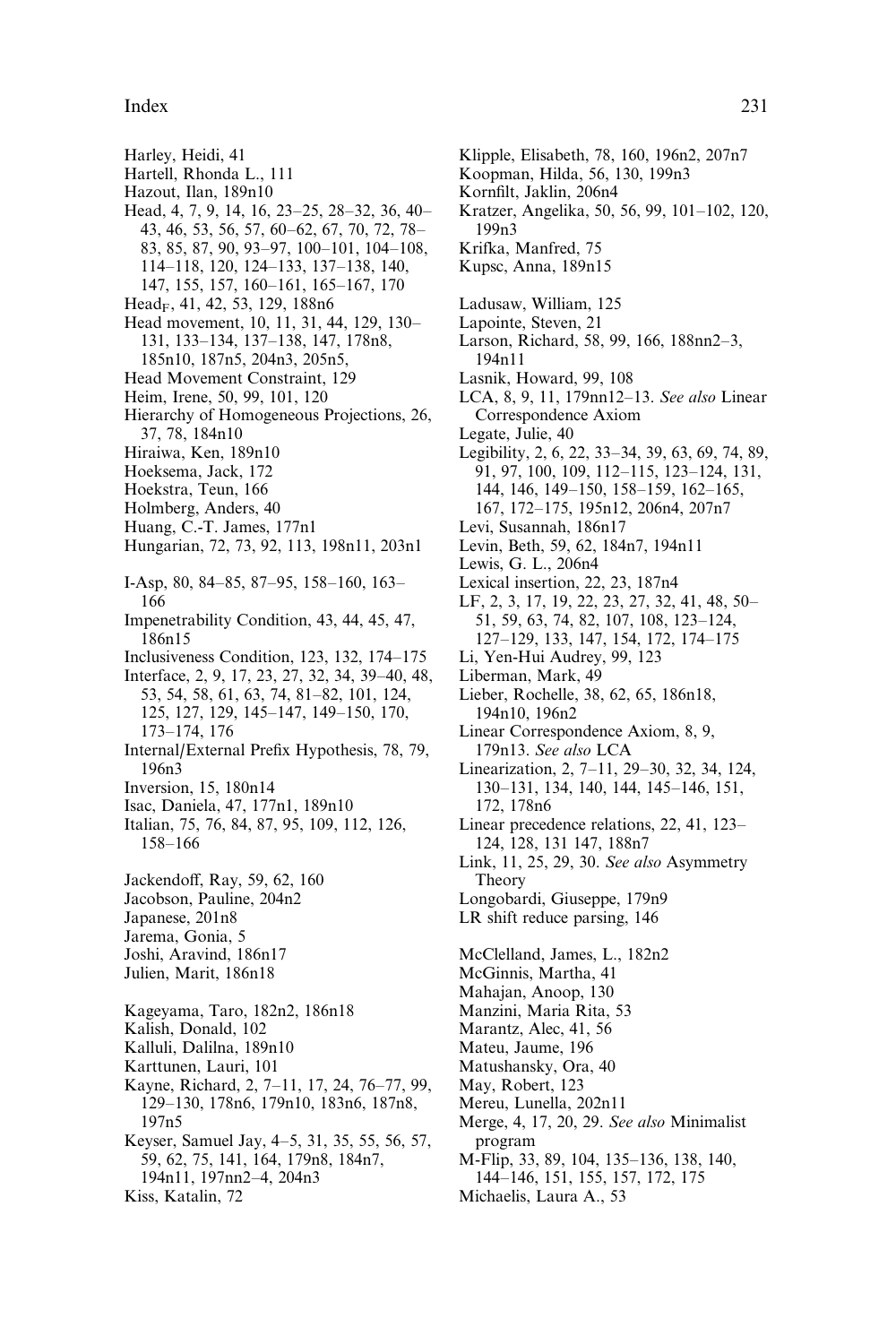Minimalist program, 4, 35, 123, 130, 181n1, 185n11, 185 n13, 186n15, 188nn8–10, 206n2 Minimal tree, 23–25, 27–33, 36, 38–39, 42, 51, 57–58, 80, 103–104, 116, 124–126, 131–136, 138–141, 143, 150–151, 156– 159, 161–162, 165, 170, 172, 186n17, 188n9, 194n10, 206n4 Mirror structures, 11–13, 96, 135, 180n14, 185n5 M-Link, 31–32, 36, 42, 45, 50, 60–61, 63, 68–70, 83, 104–106, 115, 125, 135, 150, 154–156, 171, 173, 186n17, 191n2, 192n3 Modern Greek, 47, 173, 182n3 Modifier layer, 26, 27, 206n7 Modularity of Computational Space Hypothesis, 21 Montague, Richard, 50, 102 Moro, Andrea, 2, 7, 8, 11, 12, 16, 179n13 Morphological case, 47, 112, 133 component, 1, 16, 21, 22, 101, 122, 181n1 compositionality, 60 derivation, 11–13, 16, 22, 42, 71, 184n7, 187n19, 202n9 domain, 22, 26, 32, 35–36, 39–40, 44, 46– 48, 50, 52, 60, 61, 95, 101, 116, 121, 131, 148, 168, 190n12 (see also A-Shell, M-Shell) expressions, 5, 8, 27, 142, 152, 166, 168, 193, 194 features, 24, 28, 32, 36, 41, 43, 47, 53, 102, 125, 127–128, 140, 166 gibberish, 13, 84, 106, 126 numeration, 22, 42–43, 174 object, 2, 5, 12, 21, 24–25, 28, 30, 33–34, 36–37, 41, 47, 50–52, 56, 90, 96, 100, 115, 118, 127, 146, 148, 152, 157, 160, 165, 167–168, 178, 191 operations, 50–51, 57, 182n4 (see also M-Flip, M-Link, M-Shift) relations, 2, 6, 7, 16, 22–24, 34, 41, 96–97, 100–111, 112, 114, 117, 120, 128, 143, 167, 190 (see also Relation) structure, 15, 24, 29, 38, 50, 62, 76, 97, 102, 108, 112, 121, 151, 165 variation, 149, 158, 167, 170, 172–173, 179, 188n7, 205n1 Mozer, Michael C., 182n2 M-Shift, 31, 38, 42, 60–61, 80, 87, 104, 106, 125, 128, 135, 171 Multiple spell-out, 40 Muysken, Pieter, 14 Neeleman, Ad, 196n2

Neurophysiological evidence, 16. See also Experimental results

Nissenbaum, Jon, 40 Noyer, Rolf, 41, 169 Nuclear Stress Rule, 48 Obenhauer, Hans, 116 Operator layer, 26–27 Op-feature Distinctiveness, 105, 107 Op-features, 103–104, 106–108, 114, 202n9 Op-Shell Hypothesis, 103, 125, 138 Ordered pairs, 1, 16, 17. See also Relation Pagliuca, William, 96 Paradigm th-, 117, 118 wh-, 117, 118, 119 Parallel model, 21–23, 46, 144, 169, 175, 178n6, 181n2, 187n18 Partee, Barbara H., 16 Paul, Ileana, 167 Perkins, Revere, 204n3 Perlmutter, David, 59 Pesetsky, David, 33, 127 PF, 3, 9, 17, 22–24, 27, 30–33, 35, 41, 48, 50, 54, 58, 76. 80, 83–84, 89, 91, 105, 113–114, 122–124, 128–129, 131, 133, 135–136, 138–140, 142, 144–147, 149– 150, 152, 155, 156–158, 162, 167, 173– 175 Phase, 22–23, 35–36, 40–43, 47–48, 125, 181n1, 186n15, 187n1, 187n5, 189n8, 190n12 Philips, Colin, 90 Points of symmetry, 11–13, 130–131, 133, 136, 170, 181n15, Polinsky, Maria, 186n15 Polish, 203n1 Pollock, Jean-Yves, 129 Potsdam, Eric, 186n15 Precedence relations, 1, 7, 8, 15–16, 19, 22, 30, 41, 123–124, 128–132, 147, 150, 175. See also Relation Predicate-argument layer, 26–27, 205n7 Preservation Hypothesis, 150, 166 Prince, Alan, 49 Projection line morphological, 27 syntactic, 27 Przepiorkowski, Adam, 189n10 Puglielli, Annarita, 202n11 Pustejovsky, James, 75, 184n7 Pylkkänen, Liina, 41, 56, 72 Quebec French, 126

Raftopoulou, Maria, 182n3 Raimy, Eric, 4 Ralli, Angela, 47, 182n3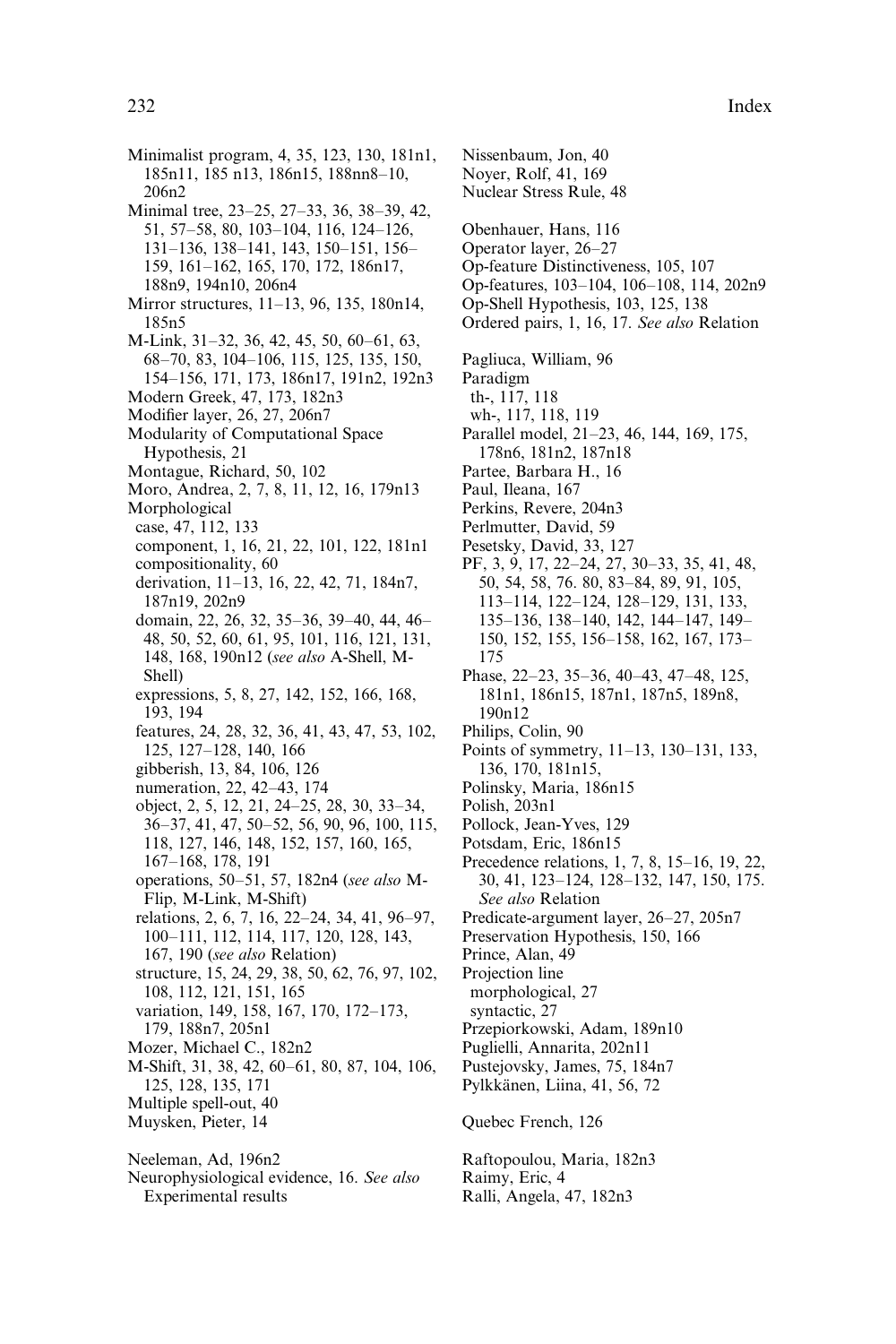## Index 233

Ramchand, Gillian, 207n6 Rappaport Hovav, Malka, 59, 62, 184n7, 194n11 Reinhart, Tanya, 3, 123, 179n12 Relation, 17–20 antisymmetric, 7, 18 asymmetric, 2, 3, 18 asymmetric c-command, 8, 20 c-command, 8 contain, 20 dominance, 1, 19 irreflexive, 18 precedence, 1, 19 reflexive, 18 sister-contain, 1, 20 sister of, 19 symmetric, 2, 18 Remnant movement, 31, 133–134, 138, 147, 157 Reuland, Eric, 20 Rice, Keren, 184n10 Right Hand Rule, 41, 127, 188n6 Ritter, Elizabeth, 53 Rizzi, Luigi, 177n1 Roeper, Thomas, 4, 38, 62, 178n8, 185n12, 196n2, 197nn3–4 Rohrbacher, Bernhard, 182n2 Romanian, 198n9 Ross, John, R., 3, 177n1 Rumelhart, David E., 182n2 Russian, 72, 73, 110, 199n4, 203n1 Safir, Ken, 199n3 Sag, Ivan, A., 53 Savoia, Leonardo M., 53 Scalise, Sergio, 191n2 Schipper, Joleen, 196n2 Scope affixal, 128-129 ambiguity, 3, 7, 123, 125–126, 172, 174 inverse, 15, 127 narrow, 3 properties, 27 relations, 10, 23, 79, 84, 123–124, 127–128, 172 wide, 3 word-internal, 124–125 Selkirk, Elizabeth, 38 Sells, Peter, 199n2 Semantic type, 24–25, 50–51, 59, 101–102, 106–107, 119–121, 184n8, 193n6, 203n15 Shell M-, 36–39, 41, 43, 46–48, 50, 51, 53, 170 Op-, 102, 106–108, 114, 116, 118, 121–122, 138, 172 VP, 58, 187n2 Shibatani, Masayoshi, 182n2, 186n18

Shift, 29–30. See also Asymmetry Theory Slabakova, Roumyana, 84 Smith, Carlotta, 196n1 Smolensky, Paul, 182n2 Snyder, William, 166 Somesfalean, Stanca, 167, 177n1 Speas, Margaret, 25, 174 Spencer, Andrew, 182n4 Sportiche, Dominique, 26, 56, 197n5, 199n3 Stiebels, Barbara, 196n2 Stjepanović, Sandra, 204n3 Stowell, Timothy, 199n1 Strict Asymmetry, 33–34, 36, 39, 61, 103, 170, 187n19 Strict asymmetry of morphology, 13, 15, 23–24, 34, 127, 169, 172 Strict Scope, 124–127, 147, 172 Subset, 17 Svenonius, Peter, 40, 48, 164 Svolacchia, Marco, 202n11 Syllable structure, 4 Szabolcsi, Anna, 130 Takahashi, Masaka, 187n17 Talmy, Leonard, 159 Tancredi, Christopher, 204n2 Taraldsen, Tarald, 199n2 Tenny, Carol, 75, 87 Ter Meulen, Alice, 16 Transfer, 22–23, 48, 51, 114, 124, 131, 141, 145, 169, 176, 181n1,182n4, 183n5, 187n18 Transportability convention, 31, 141 Travis, Lisa, 10, 129 Tree Adjoining Grammar, 186n17 Treiman, Rebecca, 5 Tsai, Dylan Wei-Tien, 107 Tsapkini, Kyrana, 5 Turkish, 110, 113, 200n5, 203n1, 206n1, 206n4 Type-theoretical semantics, 50, 101, 184n8 Uniformity Condition, 123–124, 149–150, 206n3 Universal Base Hypothesis, 23, 77, 124, 131, 183n6 Ura, Hiroyuki, 99 Uriagereka, Juan, 4, 21, 40 Uribe-Etxebarria, Myriam, 196n1 Van Hout, Angeliek, 196n2 Van Riemsdijk, Henk, 25 Variation, 9, 80, 99, 112, 122–123, 139, 149–161, 163, 165–167, 173, 188n7, 203n1, 204n1, 205n1. 206n2, 206n3, 207n7